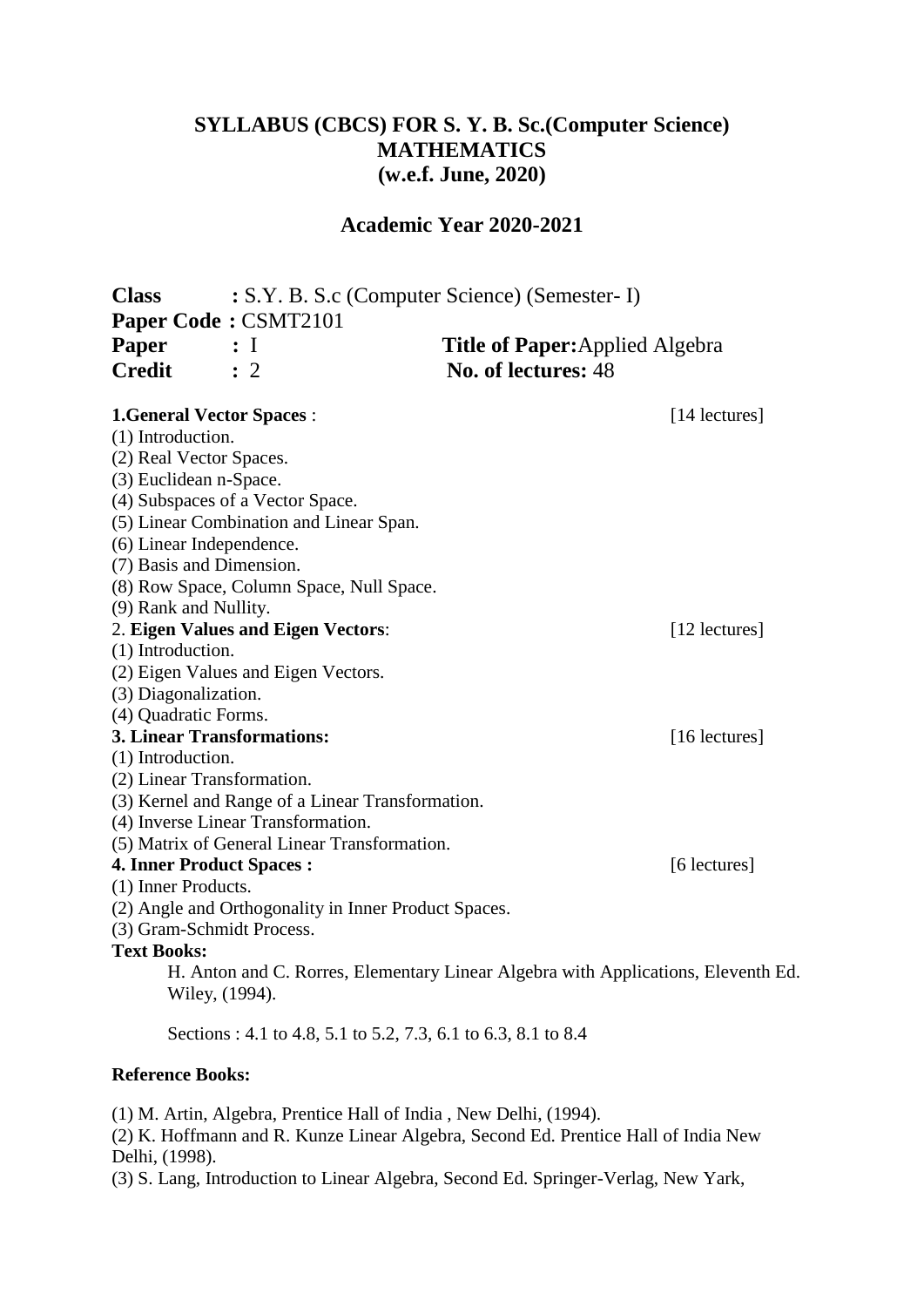(1986).

(4) A. Ramchandra Rao and P. Bhimasankaran, Linear Algebra, Tata McGraw Hill, New Delhi (1994).

(5) Discrete Mathematics Structures (sixth edition), Kloman, Busby and Ross. PHI.

(6) G. Strang, Linear Algebra and its Applications. Third Ed. Harcourt Brace Jovanovich, Orlando, (1988).

(7) S. Kumaresan , Linear Algebra: A Geometric Approach, Prentice Hall of India, New Delhi,

1999.

# **Class :** S.Y. B. S.c(Computer Science) (Semester- I) **Paper Code:** CSMT2103 **Paper :** III **Title of Paper:** Practical

- 1. Intoduction of Scilab with some basic commands.
- 2. Basic operations on matrices.
- 3. Regula-Falsi Method and Newton raphson Method.
- 4. Eigen values & Eigen vectors ,Diagonalization.
- 5. Newton's forward interpolation formula and Newton's backward interpolation formula
- 6. Newton's backward interpolation formula and Newton's divided difference formula.
- 7. Numerical Integration by Trapezoidal Method , Numerical Integration by Simpson's (1/3)rd rule and Numerical Integration by Simpson's (3/8)th rule.
- 8. Euler's Method and Runge-kutta Method.
- 9. Inner Product Spaces.

| <b>Class</b>  | : S.Y. B. S.c(Computer Science) (Semester- I) |                                             |  |  |
|---------------|-----------------------------------------------|---------------------------------------------|--|--|
|               | <b>Paper Code: CSMT2102</b>                   |                                             |  |  |
| Paper         | $:$ 11                                        | <b>Title of Paper:</b> Numerical Techniques |  |  |
| <b>Credit</b> | $\therefore$ 2                                | No. of lectures: 48                         |  |  |
|               |                                               |                                             |  |  |

| 1. Errors:                                | [03] |
|-------------------------------------------|------|
| 1) Accuracy of numbers.                   |      |
| 2) Errors.                                |      |
| 2. Algebraic and Transcendental Equation. | [06] |
| 1) False Position Method.                 |      |
| 2) Newton Raphson Method.                 |      |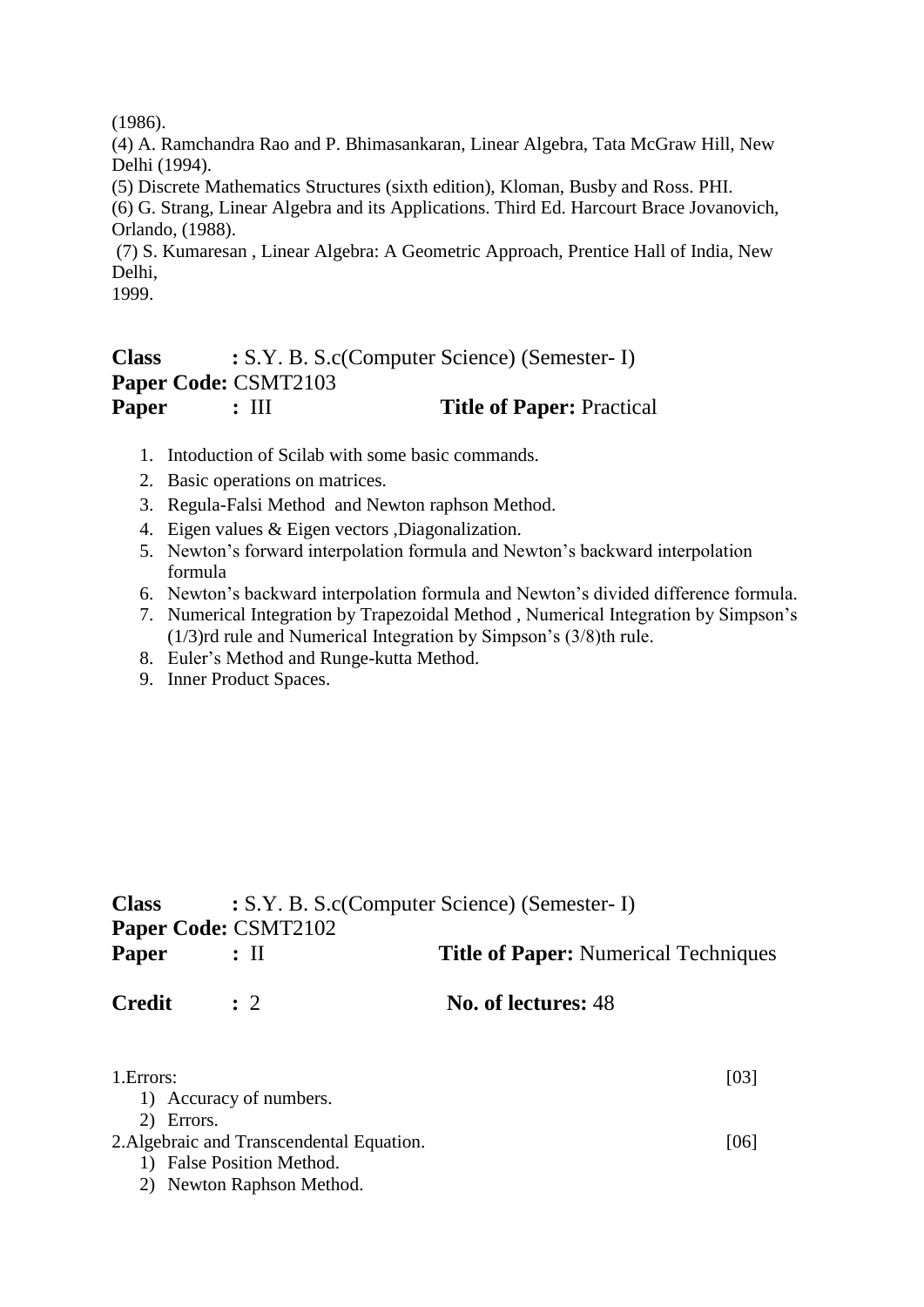| 3. Calculus of Finite Differences:                                      | $[10]$ |
|-------------------------------------------------------------------------|--------|
| 1) Differences.                                                         |        |
| <b>Forward Difference</b><br>i.                                         |        |
| ii. Backward Differences                                                |        |
| iii.<br><b>Central Differences</b>                                      |        |
| Other Differences<br>iv.                                                |        |
| <b>Properties of Operators</b><br>$V_{\bullet}$                         |        |
| Relation between Operators.<br>vi.                                      |        |
| Fundamental Theorem of Differences of Polynomial. (without proof)<br>2) |        |
| 3)<br>Estimation of Error by Difference Table.                          |        |
| Technique to determine the Missing Term.<br>4)                          |        |
| 4. Interpolation with Equal Interval.                                   | $[10]$ |
| 1) Newton's Gregory Formula for Forward Interpolation.                  |        |
| 2) Newton's Gregory Formula for Backward Interpolation.                 |        |
| 3) Central Difference Formulae.                                         |        |
| Gauss Forward Difference Formula.<br>Ť.                                 |        |
| Gauss Backward Difference Formula.<br>11.                               |        |
| iii.<br>Bessel's Interpolation Formula.                                 |        |
| 5. Interpolation with Unequal Interval.                                 | [08]   |
| 1) Lagrange's Interpolation Formula.                                    |        |
| 2) Error in Lagrange's Interpolation Formula.                           |        |
| 3) Divided Difference.                                                  |        |
| 4) Newton's Divided Difference Formula.                                 |        |
| 6. Numerical Integration.                                               | [05]   |
| 1) General Quadrature Formula.                                          |        |
| 2) Trapezoidal Rule.                                                    |        |
| 3) Simpson's One – Third Rule.                                          |        |
| 4) Simpson's Three - Eight Rule.                                        |        |
| 7. Numerical Solution of Ordinary Differential Equation.                | [06]   |
| 1) Euler's Method.                                                      |        |
| 2) Rung - Kutta Method.                                                 |        |

#### **Text Book:**

S.S Sastry, Introductory Methods of Numerical Analysis, 5<sup>th</sup> edition, Prentice Hall of India, 1999

Sections: 1.3, 1.4, 2.3, 2.5, 3.3, 3.5, 3.6, 3.7(3.7.1, 3.7.3), 3.10, 3.9(3.9.1) 6.4, 8.4, 8.5

### **Reference Books:**

- 1) H.C. Saxena; Finite differences and Numerical Analysis, S. Chand And Company.
- 2) K.E. Atkinson ; An Introduction to Numerical Analysis, Wiley Publications.
- 3) Balguruswamy; Numerical Analysis.
- 4) A textbook of Computer Based Numerical and Statistical Techniques, by A.K.Jaiswal and Anju Khandelwal. New Age International Publichers.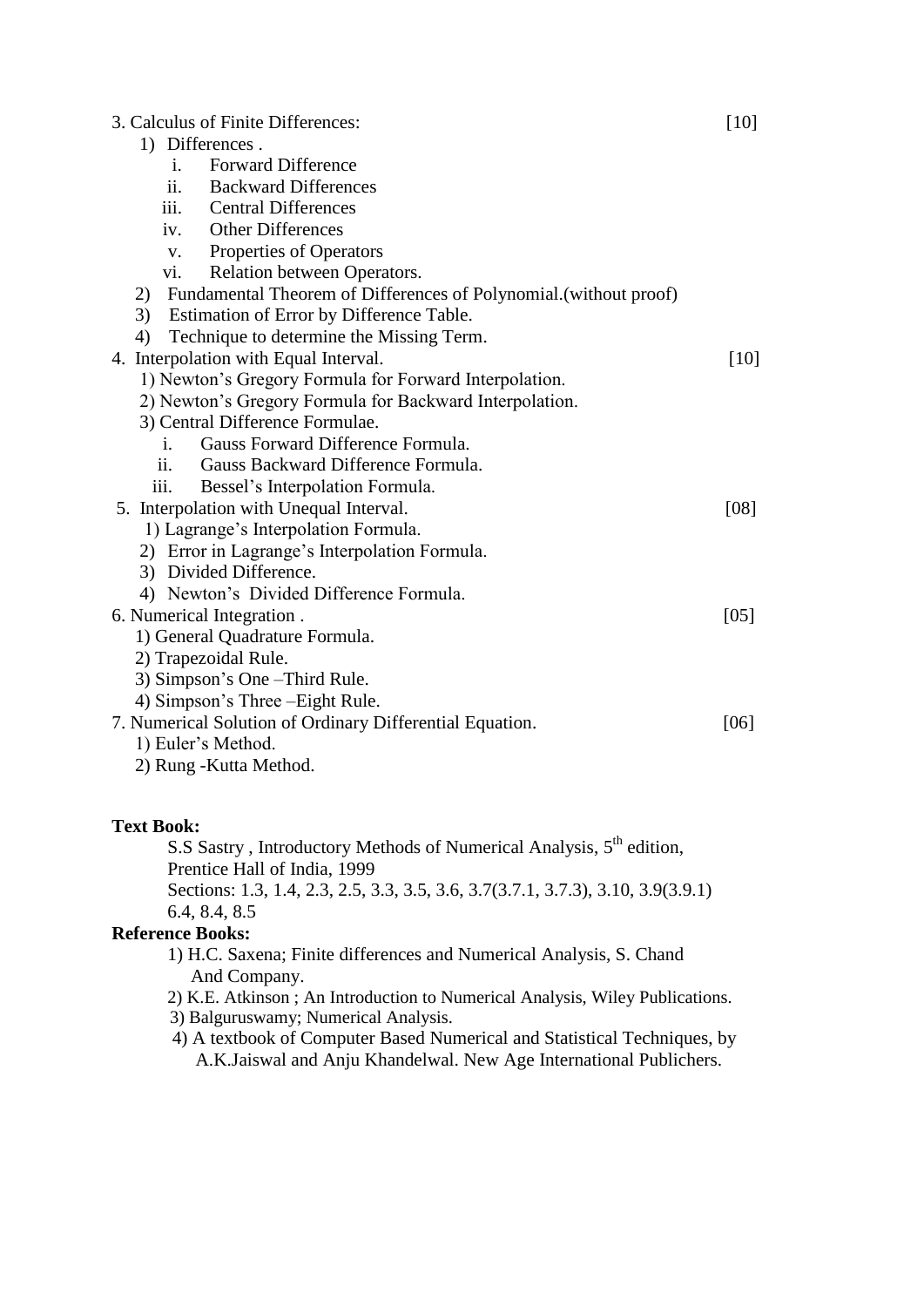**Class :** S.Y. B. Sc.( Computer Science) (Semester- II) **Paper Code : CS**MT2201 **Paper :** I **Title of Paper:** Computational Geometry **Credit :** 2 **No. of lectures:** 48

**1. Two Dimensional Transformation :** [16]

- 1) Introduction.
- 2) Representation of Points.
- 3) Transformations and matrices.
- 4) Transformations of Points.
- 5) Transformations of straight lines.
- 6) Midpoint transformation.
- 7) Transformation of parallel lines.
- 8) Transformation of Intersecting lines.
- 9) Transformation: rotation , reflection , scaling , shearing.
- 10) Combined transformation.
- 11) Transformation of Unit square.
- 12) Solid body transformation.
- 13) Transformation and Homogeneous co-ordinates , Translation,
- 14) Rotation about an arbitrary point.
- 15) Reflection through an arbitrary line.
- 16) Projection a geometric Interpretation of homogeneous co-ordinates.
- 17) Overall Scaling.

## **2. Three Dimensional transformations :** [16]

- 1) Introduction.
- 2) Three dimensional Scaling , shearing , rotation , reflection , translation.
- 3) Multiple transformations.
- 4) Rotation about an axis parallel to co-ordinate axes , an arbitrary axis in space.
- 5) Reflection through co-ordinate planes , planes parallel to co-ordinate planes ,
- arbitrary planes .
- 6) Affine and perspective transformations.
- 7) Orthographic projections.
- 8) Axonometric projections.
- 9) Oblique projections.
- 10) Single point perspective transformations.

## **3. Plane curves :** [10]

- 1) Introduction.
- 2) Curve representation.
- 3) Non parametric curves.
- 4) Parametric curves.
- 5) Parametric representation of circle and generation of circle.
- 6) Parametric representation of ellipse and generation of ellipse.
- **7)** Parametric representation of parabola and generation of parabolic Segment.
- 8) Parametric representation of hyperbola and generation of hyperbolic Segment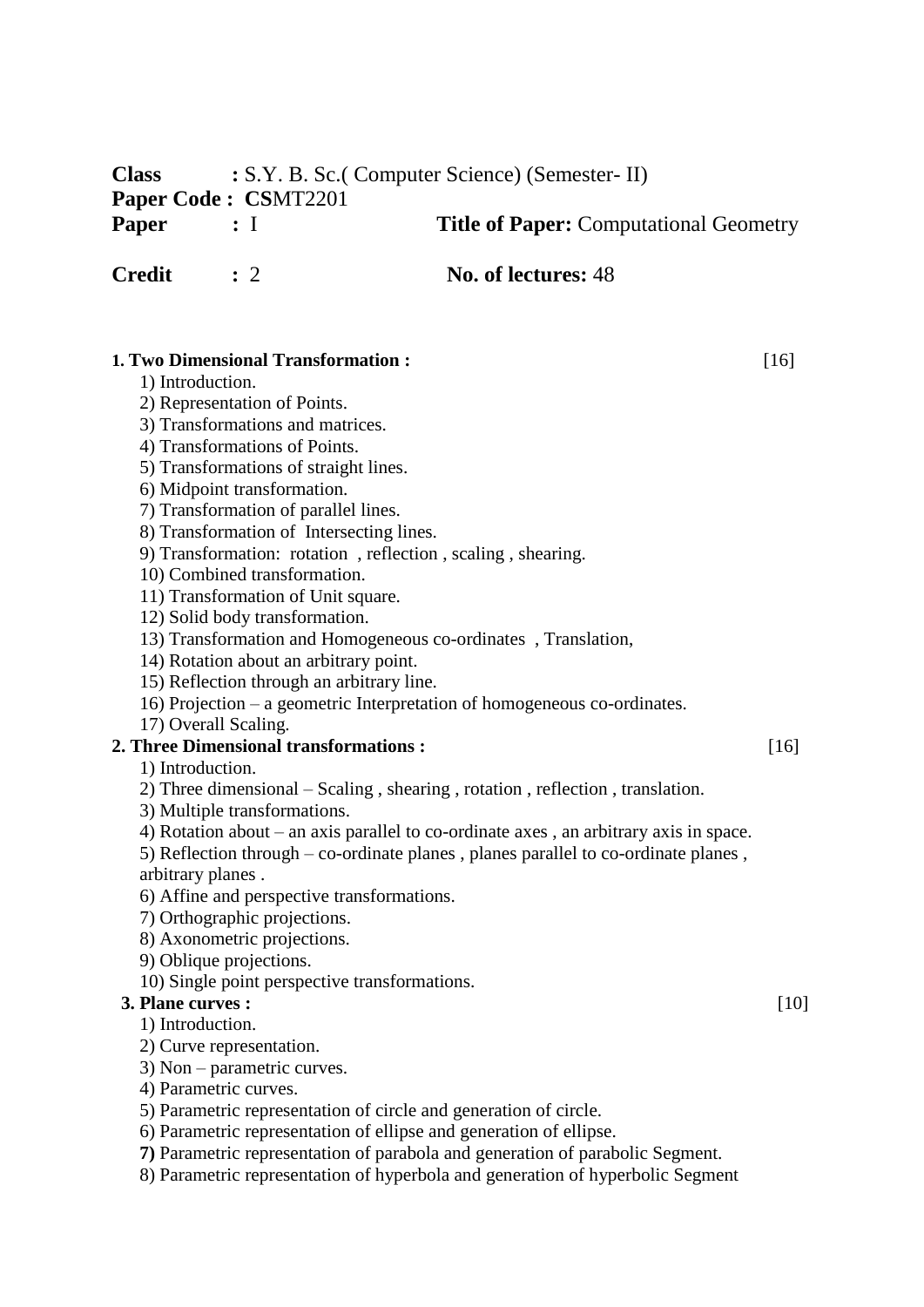| 4. Space curves:        |                                             |                                                                                                                                                             | [06] |  |
|-------------------------|---------------------------------------------|-------------------------------------------------------------------------------------------------------------------------------------------------------------|------|--|
|                         |                                             | 1) Bezier curves – Introduction, definition, properties (without proof), curve fitting                                                                      |      |  |
|                         |                                             | (up to $n=3$ ), equation of in matrix form(up to $n=3$ ).                                                                                                   |      |  |
| <b>Text Book:</b>       |                                             |                                                                                                                                                             |      |  |
|                         |                                             | D. F. Rogers, J.A. Adams, Mathematical elements for Computer graphics,                                                                                      |      |  |
|                         | Mc Graw Hill Inthl Edition.                 |                                                                                                                                                             |      |  |
| <b>Reference Books:</b> |                                             |                                                                                                                                                             |      |  |
|                         |                                             | 1) M. E. Mortenson, Computer Graphics Handbook, Industrial Pres Inc                                                                                         |      |  |
|                         | 2) Schaum Series, Computer Graphics.        |                                                                                                                                                             |      |  |
| <b>Class</b>            |                                             | : S.Y. B. Sc. (Computer Science) (Semester- II)                                                                                                             |      |  |
|                         | Paper Code: CSMT2202                        |                                                                                                                                                             |      |  |
| Paper                   | $:$ II                                      | <b>Title of Paper: Operation Research</b>                                                                                                                   |      |  |
| <b>Credit</b>           | $\therefore$ 2                              | No. of lectures: 48                                                                                                                                         |      |  |
|                         |                                             |                                                                                                                                                             |      |  |
|                         | <b>1. Modeling with Linear Programming</b>  | [06]                                                                                                                                                        |      |  |
|                         | 1) Two-Variable LP Model.                   |                                                                                                                                                             |      |  |
|                         | 2) Graphical LP Solution                    |                                                                                                                                                             |      |  |
|                         | 3) Linear Programming Applications          |                                                                                                                                                             |      |  |
|                         | 2. The Simplex Method                       | $[10]$                                                                                                                                                      |      |  |
|                         | 1) LP Model in Equation form                |                                                                                                                                                             |      |  |
|                         |                                             | 2) Transition from Graphical to Algebraic Solution                                                                                                          |      |  |
|                         | 3) The Simplex Method                       |                                                                                                                                                             |      |  |
|                         | 4) Special cases in Simplex Method          |                                                                                                                                                             |      |  |
| 3. Duality              |                                             |                                                                                                                                                             |      |  |
|                         | 1) Definition of the Dual problem           |                                                                                                                                                             |      |  |
|                         | 2) Primal dual relationships                |                                                                                                                                                             |      |  |
|                         | 4. Transportation Model and its Variants    | $[12]$                                                                                                                                                      |      |  |
|                         | 1) Definition of the Transportation problem |                                                                                                                                                             |      |  |
|                         | 2) The Transportation Algorithm             |                                                                                                                                                             |      |  |
|                         | 3) The Assignment Model                     |                                                                                                                                                             |      |  |
|                         | <b>5. Decision Analysis and Games</b>       | $[12]$                                                                                                                                                      |      |  |
|                         | 1) Decision Under Uncertainty               |                                                                                                                                                             |      |  |
|                         |                                             | 2) Optimal solution of two person zero sum games                                                                                                            |      |  |
|                         | 3) Solution of mixed strategy games.        |                                                                                                                                                             |      |  |
| <b>Text Book:</b>       |                                             |                                                                                                                                                             |      |  |
|                         |                                             | Operation Research (An Introduction) Ninth Edition, by Hamdy A. Taha.<br>Sections: 2.1, 2.2, 2.4.2, 3.1, 3.2, 3.3, 3.5, 4.1, 4.2, 5.1, 5.3, 5.4, 15.3, 15.4 |      |  |
| <b>Reference Books:</b> |                                             |                                                                                                                                                             |      |  |
|                         | 1) Operation Research by S.D.Sharma.        |                                                                                                                                                             |      |  |
|                         | 2) Operation Research by J.K.Sharma.        |                                                                                                                                                             |      |  |